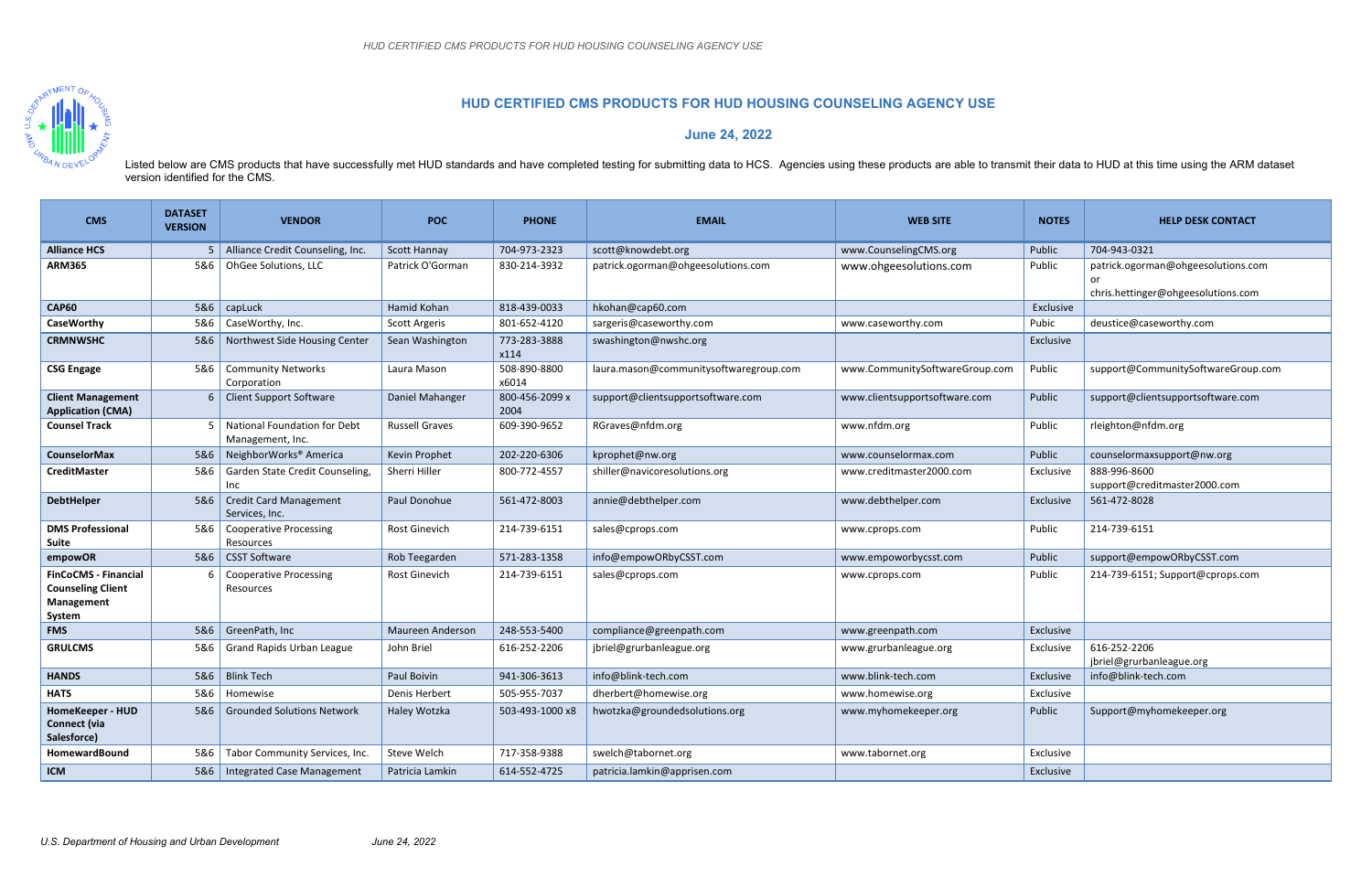| <b>CMS</b>                             | <b>DATASET</b><br><b>VERSION</b> | <b>VENDOR</b>                                                 | <b>POC</b>                 | <b>PHONE</b>          | <b>EMAIL</b>                    | <b>WEB SITE</b>                 | <b>NOTES</b> | <b>HELP DESK CONTACT</b>                   |
|----------------------------------------|----------------------------------|---------------------------------------------------------------|----------------------------|-----------------------|---------------------------------|---------------------------------|--------------|--------------------------------------------|
| <b>INCS</b>                            | 5&6                              | Indianapolis Neighborhood<br><b>Housing Partnership</b>       | Rob Evans                  | 317.610.4659          | revans@inhp.org                 |                                 | Exclusive    |                                            |
| <b>INDY</b>                            | 5&6                              | <b>Money Management</b><br>International                      | Jodi Harper                | 713-394-3385          | Jodi.Harper@moneymanagement.org | www.moneymanagement.org         | Exclusive    |                                            |
| <b>Kemps Prime</b>                     |                                  | Kemp's Case Works, Inc.                                       | <b>Tomira Rosser</b>       | 404-320-7126          | support@kempscaseworks.com      | www.kempscaseworks.com          | Exclusive    | 404-320-7126<br>support@kempscaseworks.com |
| <b>LIHSDP</b>                          | 586                              | Long Island Housing Services,<br>Inc.                         | Nicos Luciano              | 631-682-2179          | NJL75@hotmail.com               |                                 | Exclusive    |                                            |
| <b>LegalServerCMS</b>                  |                                  | PS Technologies, Inc                                          | IV Ashton                  | 773-782-1021<br>x107  | ivashton@legalserver.org        | www.legalserver.org             | Public       |                                            |
| <b>MPact Pro</b>                       | 5&6                              | <b>Community Ventures</b><br>Corporation                      | <b>Shane Darrisaw</b>      | 844-243-4663          | shane@mpactpro.org              | www.mpactpro.org                | Public       | support@mpactpro.org                       |
| <b>MSDCCM</b>                          |                                  | <b>Mustard Seed Development</b><br>Center                     | <b>Toree Stokes</b>        | 330-631-0350          | tstokes@mustardseedcdc.com      | www.mustardseedcdc.com          | Public       | spssg2003@yahoo.com                        |
| myCAP                                  | 5&6                              | Cleverex Systems, Inc.                                        | Lihong Ma                  | 571-323-3780          | Ima@myheadstart.com             |                                 | Public       | 1-800-473-4780<br>pcap@cleverex.com        |
| <b>NACA-Lynx</b>                       | 586                              | <b>NACA</b>                                                   | <b>Bruce Marks</b>         | 617-250-6230          | bmarks@naca.com                 | www.naca.com                    | Exclusive    |                                            |
| <b>NeighborWorks</b><br><b>Compass</b> | 5&6                              | NeighborWorks America                                         | Kevin Prophet              | 202-220-6306          | NWCompass@nw.org                | www.neighborworks.org/nwcompass | Public       | Accessed within the CMS                    |
| <b>Outcome Tracker</b>                 | 5&6                              | VistaShare LLC                                                | Dave Smucker               | 1-866-828-4782        | info@vistashare.com             | www.vistashare.com              | Public       | support@vistashare.com                     |
| Pika                                   |                                  | Pika Software, LLC.                                           | <b>Matthew Friedlander</b> | 216-772-3142          | matt@thinkerysoft.com           | www.pikasoftware.com            | Public       |                                            |
| <b>RxOffice</b>                        |                                  | 5&6   Indisoft LLC                                            | Sanjeev Dahiwadkar         | 410-730-0667<br>x1001 | sanjeev.dahiwadkar@indisoft.us  | www.indisoft.us                 | Exclusive    |                                            |
| Springboard                            | 5&6                              | Springboard Non-Profit<br>Consumer Credit Management,<br>inc. | Shyam Medandrao            | 951-781-0114<br>x7957 | Shyam.medandrao@credit.org      |                                 | Exclusive    | 951-781-0114 Ext 7719                      |